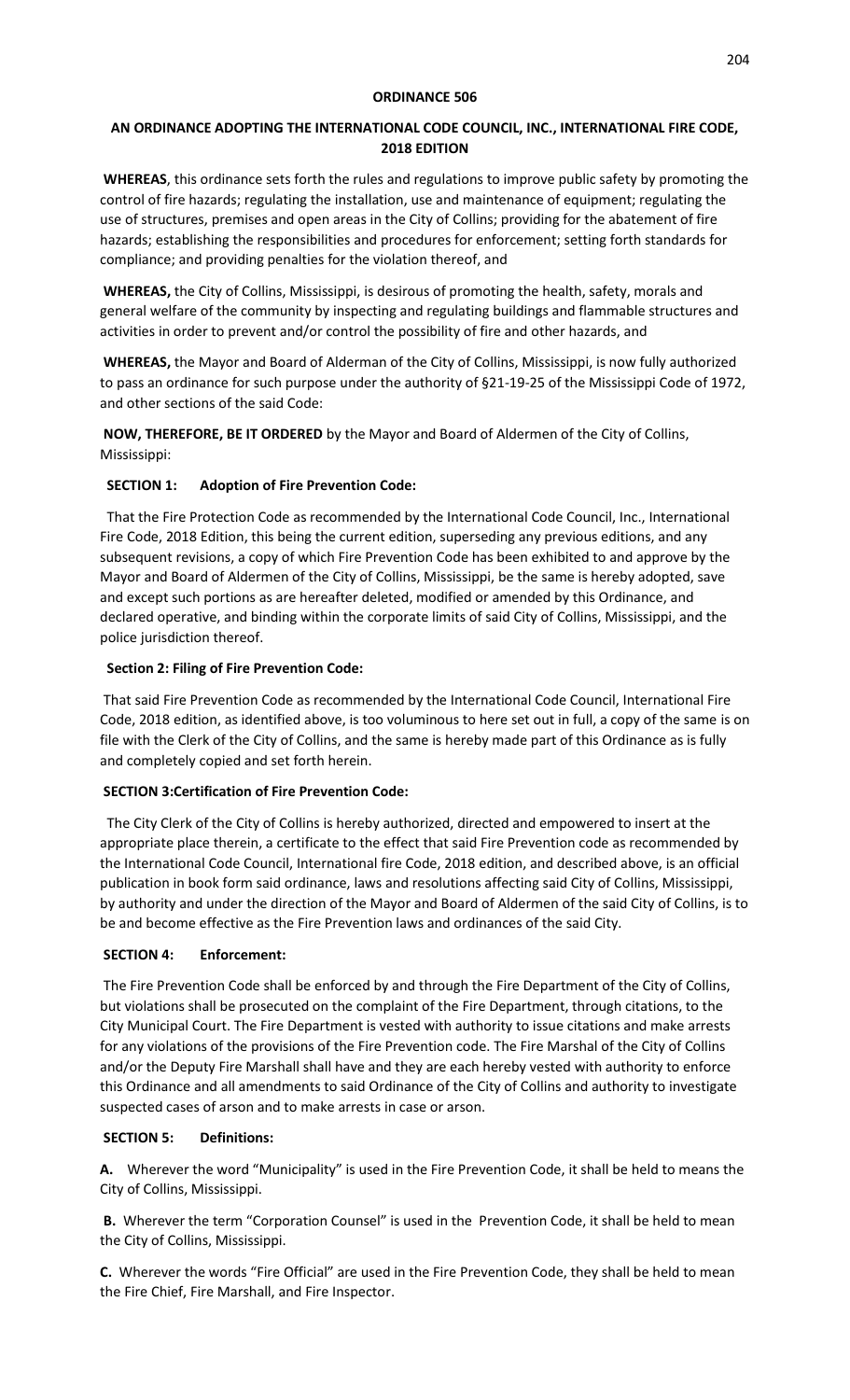**D.** Wherever the words "Governing Body" are used in the Fire Prevention Code, it shall be held to mean the Mayor and Board of Aldermen of the City of Collins.

# **SECTION 6: Established of Limits of Districts in Which Storage of Explosives, Blasting Agents and Ammunition is to be Prohibited:**

The limits referred to in Chapter 19 of the Fire Prevention Code, in which storage of explosives, blasting agents and ammunition is prohibited, are hereby established as corporate limits of the City of Collins, Mississippi.

# **SECTION 7: Establishment of Motor Vehicle Routes for Vehicles Transporting Explosives, Blasting Agents and Ammunition:**

The routes referred to in Chapter 19, section 1903 of the Fire Protection Code for vehicles transporting explosives, blasting agents of ammunition are hereby established as follows: United States Highway 84 and United States Highway 49 within said City; provided, however, in the event that a vehicle or vehicles carrying explosives, blasting agents or ammunition may be allowed to traverse the streets of the City of Collins, to and from a given destination, notification shall be made to the Traffic Division of the Collins Police Department. Nothing in this Section shall prohibit vehicles from making normal deliveries to destinations inside the corporate limits of the City of Collins.

# **SECTION 8: Establishment of Limits of Districts in Which Storage of Flammable or Combustible Liquids in Outside Aboveground Tanks, Containers and Portable Tanks is to be Prohibited:**

**A.** The limits referred to in Chapter 9 of the Fire Prevention Code, in which storage of flammable liquids in outside aboveground tanks is prohibited, are hereby established as: the corporate limits of the City of Collins, except those areas zoned as Industrial Use Districts; however no building or occupancy of any land shall be permitted for any use until the location and operation shall have been approved by the governing body of the City of Collins.

**B.** The limits referred to in Chapter 9, Section 904 and Section 905 of the Fire Prevention Code, in which storage of flammable or combustible liquids in containers and portable tanks is limited, may be modified or eliminated by the Fire Official, if the condition is deemed hazardous.

**C.** The limits referred to it Chapter 9, Section 906 of the Fire Prevention Code, in which new bulk plants for flammable or combustible liquids are prohibited, are hereby established as: the corporate limits of the City of Collins, except those areas zoned as Industrial Use Districts; however, no building or occupancy of any land shall be permitted for any use until the location and operation shall have been approved by the governing body of the City of Collins.

**D.** Any construction, installation or use of the land areas mentioned in Chapter 9 of the Fire Prevention Code must meet the following requirements:

**1.** The applicant shall file with the Fire Officials an accurate set of plans and specifications, produced by an architect or qualified person, showing the type of materials to be used, which must be fire-resistive, and which plans and specifications must show the grade level of the proposed driveways of the proposed installation with reference to the street level or grade and must further show the grade or level of the sidewalk or sidewalks adjacent and contiguous to such proposed installation and shall further show if it will ne necessary to cut the street curbs, and if necessary, give the specifications and plans for cutting of the street, curb or curbs, and must further show that no appliance dispensing petroleum products and no underground petroleum product storage tank is within ten (10) feet of any street or alley right-of-way of a greater distance may be required if deemed necessary by the Fire Officials or Directors of Engineering. Such plans and specifications shall be reviewed by the Fire Official, Director of Engineering, and Building Official of the City of Collins for approval or disapproval; however, no occupancy of any land shall be permitted for any use until the location and operation shall have been approved by the governing body of the City of Collins.

# **Section 9: Establishment of Limits in Which Bulk Storage of Liquefied Petroleum Gases is to be Restricted:**

The limits referred to in Chapter 17 of the Fire Prevention Code, in which bulk storage of liquefied petroleum gas is restricted, are hereby established as the Corporate limits of the City of Collins, except those areas zoned as Industrial Use Districts, provided a distance of not less than 50 feet is maintained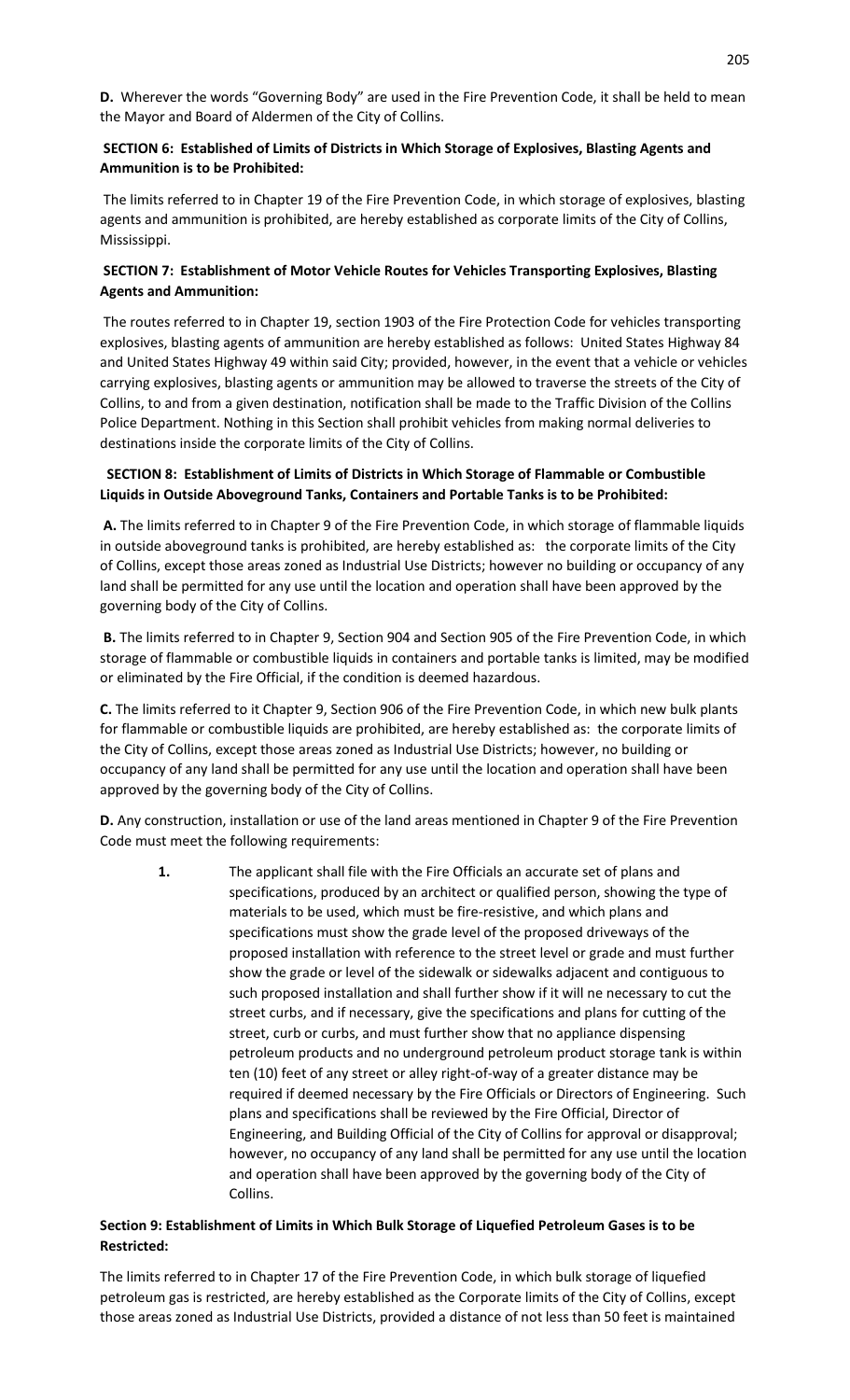from all buildings; however, no occupancy of any land shall be permitted for any use until the location and operation shall have been approved by the governing body of the City of Collins.

#### **Section 10: Establishment of Motor Vehicle Routes for Vehicle Transporting Hazardous Chemicals, Flammable Liquids, Liquefied Petroleum Gases or Other Dangerous Articles:**

The routes for transporting hazardous chemicals, gases and other dangerous articles are hereby established as follows: United States Highway 84 and United States Highway 49 within said City; provided, however, in the event that a vehicle or vehicle carrying hazardous chemicals, gases, and other dangerous articles may be allowed to traverse the streets of the City of Collins to and from a given destination after notification is made to the Traffic Division of the Collins Police Department. Nothing in this Section shall prohibit vehicles from making normal deliveries to destinations inside the corporate limits of the City of Collins.

#### **Section 11: Establishment of Fire Lanes:**

Access to buildings by fire apparatus, as referred to in Chapter 6, of the Fire Prevention Code, shall also include the following:

 A. Fire lanes shall be established on private property, devoted to public use, where the parking and motor vehicle or other obstructions may interfere with the ingress of egress of fire department vehicles. This shall include, but not be limited to, shopping centers, bowling lanes, theaters, hospital, churches and similar locations. It shall be responsibility of the property owner or occupant to the property to properly mark these fire lanes as required by the Fire Official or the Police Department.

B. Fire Lanes established before the date of this Ordinance shall be maintained in the accordance with this Ordinance.

All alleys shall be considered fire lanes and must be kept clear at all times. The only exceptions will be vehicles making deliveries to businesses with the maximum parking time being one (1) hour. Proof of such deliveries must be provided by the driver of the delivery vehicle.

D. Vehicles found in violation of this section will be cited and are subject to being towed away at the owner's expense.

# **SECTION 12: Amendments Made in the Fire Prevention Code:**

The Fire Prevention Code is amended and changed in the following respects; by deleting the word "Garage" in Chapter 35 and substituting in lieu thereof the word "Commercial Building".

#### **SECTION 13: Modifications:**

The Mayor and Board of Aldermen of the City of Collins shall have power to modify any of the provisions of the Fire Prevention Code.

#### **SECTION 14: Penalties:**

- A. Any person who shall violate any of the provisions of the Code hereby adopted or fails to comply therewith, or who shall violate or fail to comply with any order made thereunder, or who shall build in violation of any detailed statement of specifications or plans submitted and approved thereunder, or any certificate or permit issued thereunder, and from which no appeal has been taken, or who shall fail to comply with such an order as affirmed or modified by the Board of Aldermen of the City of Collins or by a Court of competent jurisdiction, within the time fixed herein, shall severally for each and every violation and noncompliance respectively, be guilty of a misdemeanor, punishable by a fine of not more than \$500.00 or by imprisonment for not more than six (6) months, or by both such fine and imprisonment. The imposition of one penalty for any violations shall not excuse the violations or permit it to continue; and all such persons shall be required to correct or remedy such violations or defects within a reasonable time; and when not otherwise specified, each ten (10) days that prohibited conditions are maintained shall constitute a separate offense.
	- B. The application of the above penalty shall not be held to prevent the enforced removal of prohibited conditions.